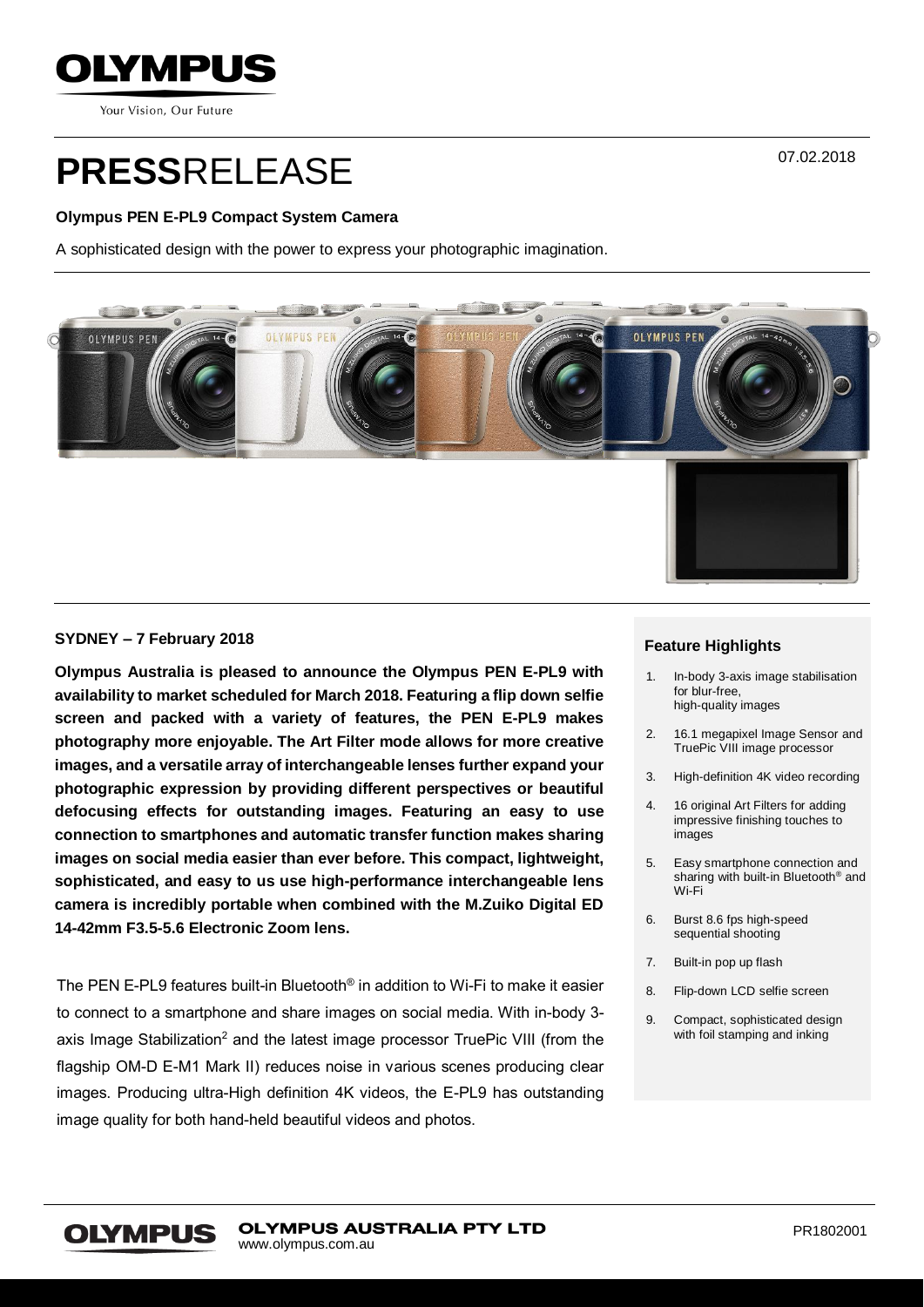# **Built-in Art Filter modes and features for more creative images, and make beautiful defocusing effects using interchangeable lenses**

The E-PL9 features 16 Olympus original Art Filters for producing impressive image effects. The newly added **Instant Film filter** creates a modern yet nostalgic feel to images. Advanced photography techniques such as Live Composite and Multiexposure shooting are included in AP (Advanced Photo) mode, allowing anyone to enjoy complex shooting techniques with minimal difficulty. By simply touching the SCN (Scene) mode, the camera allows you to select appropriate shooting themes according to the environment.

The Touch AF Shutter function makes selfies (self-portraits) easy for both still images and movies, simply by touching the screen on the flip down LCD monitor. When the monitor is flipped down, it automatically switches to a mirror display where e-Portrait, the shutter, video recording, playback, and the custom self-timer can be operated using touch operations on the LCD monitor. Interchangeable lenses deliver an option for expressive and high image quality, including capturing portraits with beautiful natural background blurs, and dynamic snapshots with an enhanced sense of perspective.

# **Easy smartphone connection and sharing with built-in Bluetooth® and Wi-Fi**

Many people enjoy posting photos on social media to share memories with their friends. The E-PL9 is equipped with built-in Bluetooth® and Wi-Fi in conjunction with the Olympus Image Share (OI.Share) smartphone app, to view and transfer images on the camera to a smartphone. This model is also equipped with a new function to transfer images to your smartphone automatically. If you find images you like while browsing through images on the camera, simply press the Share Order button on the back of the camera. The selected images will then be transferred to your smartphone once the camera is turned off.<sup>2</sup>



**New Art Filter: Instant Film**



**Olympus Image Share**

## **A compact, lightweight body with a simple, sophisticated body design**

The E-PL9 has a leather-like body material with finer details such as foil stamping and inking on the body, creating a simple, sophisticated and modern touch. Incredibly portable combined with the M.Zuiko Digital ED 14-42mm F3.5-5.6 EZ lens, it makes for a compact camera that fits in the palm of your hand. The grip has been modified to achieve a shape that is easier to hold. Four body colors are available to match your style; white, black, brown, and blue.



1. Foil stamping and detailed inking

**OLYMPUS**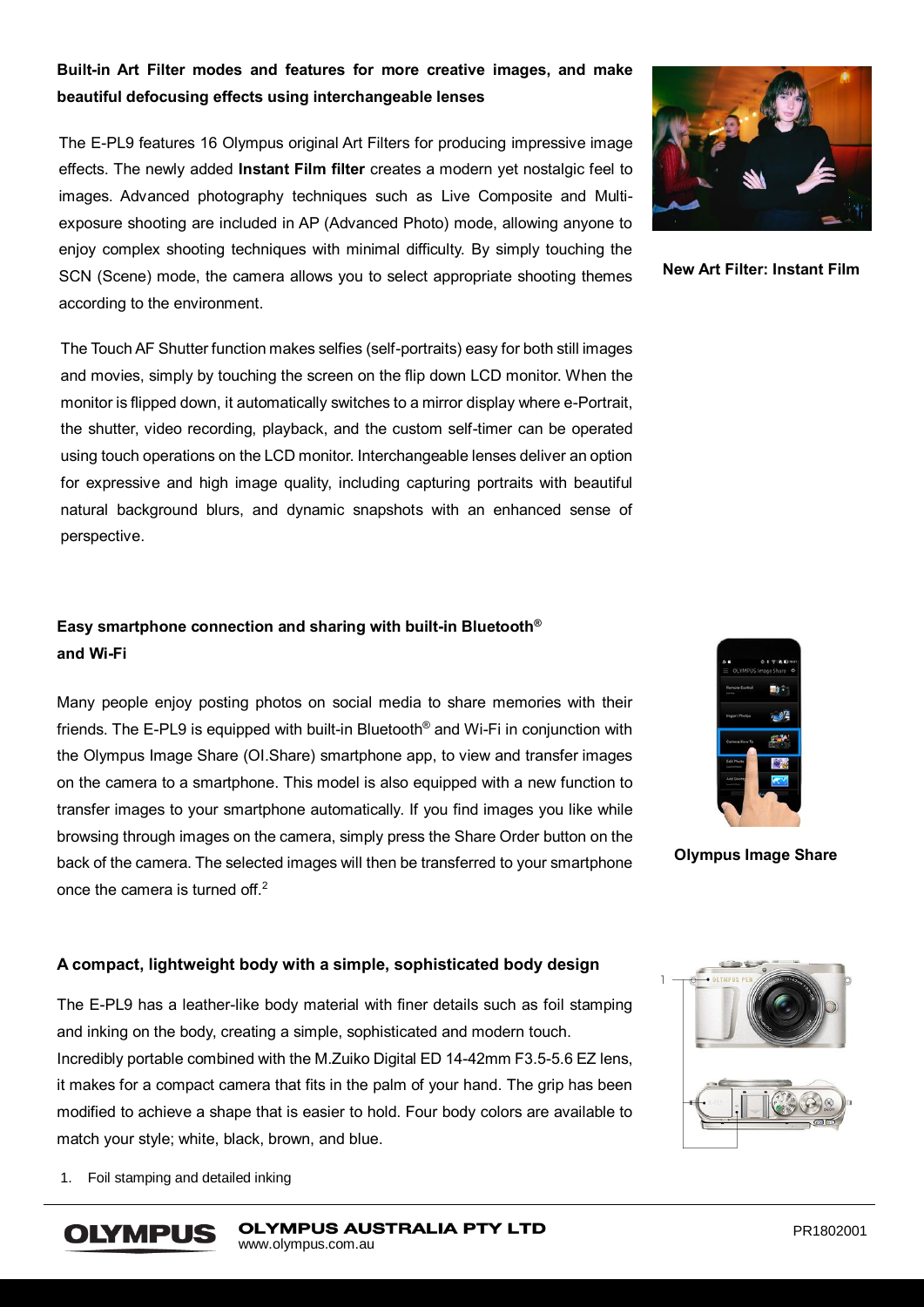## **Blur-free high image quality and AUTO shooting mode for simple operation**

The E-PL9 is equipped with 3-axis in-body Image Stabilization<sup>2</sup>, which delivers powerful image stabilisation performance when shooting night scenes, dim indoor scenes, and when using telephoto lenses. The latest TruePic VIII image processor addition used on Olympus' OM-D E-M1 Mark II flagship model, reduces noise and produces clear and precise images. Ultra-High definition 4K video is also supported, creating outstanding image quality for both hand-held beautiful videos and photos. In addition, AUTO mode detects the optimal shooting settings to capture the best image quality taken in any environment, while maximum 8.6 fps high-speed sequential shooting allows you to never miss split-second subject expressions.

#### **Other Features**

- 1. The built-in flash can be used to reduce blur when night shooting
- 2. Versatile AF functions make it possible to quickly focus on a facial features
- 3. Olympus Image Share (OI.Share) newly includes the "Camera How To" section which introduces tutorial videos of how to shoot with the E-PL9

#### **Separately Available Accessories**

#### **Lens Case, CS-52 (New)**

The CS-52 is a compact lens case for storing interchangeable lenses and will be released in conjunction with the E-PL9. The case features design details such as a grainy cloth and refined metal clasps. The hand strap can be looped over your wrist so you can keep both hands free when changing lenses. For added functionality, the mounting bracket can be hung on the handle of a bag for easy locating when the lens case is in your bag. Lenses that can be stored in the case include the M.Zuiko Digital ED 14-42mm F3.5-5.6 EZ, M.Zuiko Digital 45mm F1.8, M.Zuiko Digital 25mm F1.8, M.Zuiko Digital ED 30mm F3.5 Macro, M.Zuiko Digital ED 40-150mm F4.0-5.6 R. **New Lens Case, CS-52**



<sup>1</sup> When the smartphone OS version is Android 6.0 or later, images are not transferred automatically when the smartphone display is in sleep mode (when the smartphone screen is off). On iOS devices, Olympus Image Share (OI.Share) must be launched first.

<sup>2</sup> Up to 3.5 shutter speed steps. M.Zuiko Digital ED 14-42mm F3.5-5.6 EZ lens at a focal distance of f=42mm (35mm equivalent: f=84mm), conforms to CIPA standards, when corrected on 2 axes (yaw and pitch).



**OLYMPUS AUSTRALIA PTY LTD** www.olympus.com.au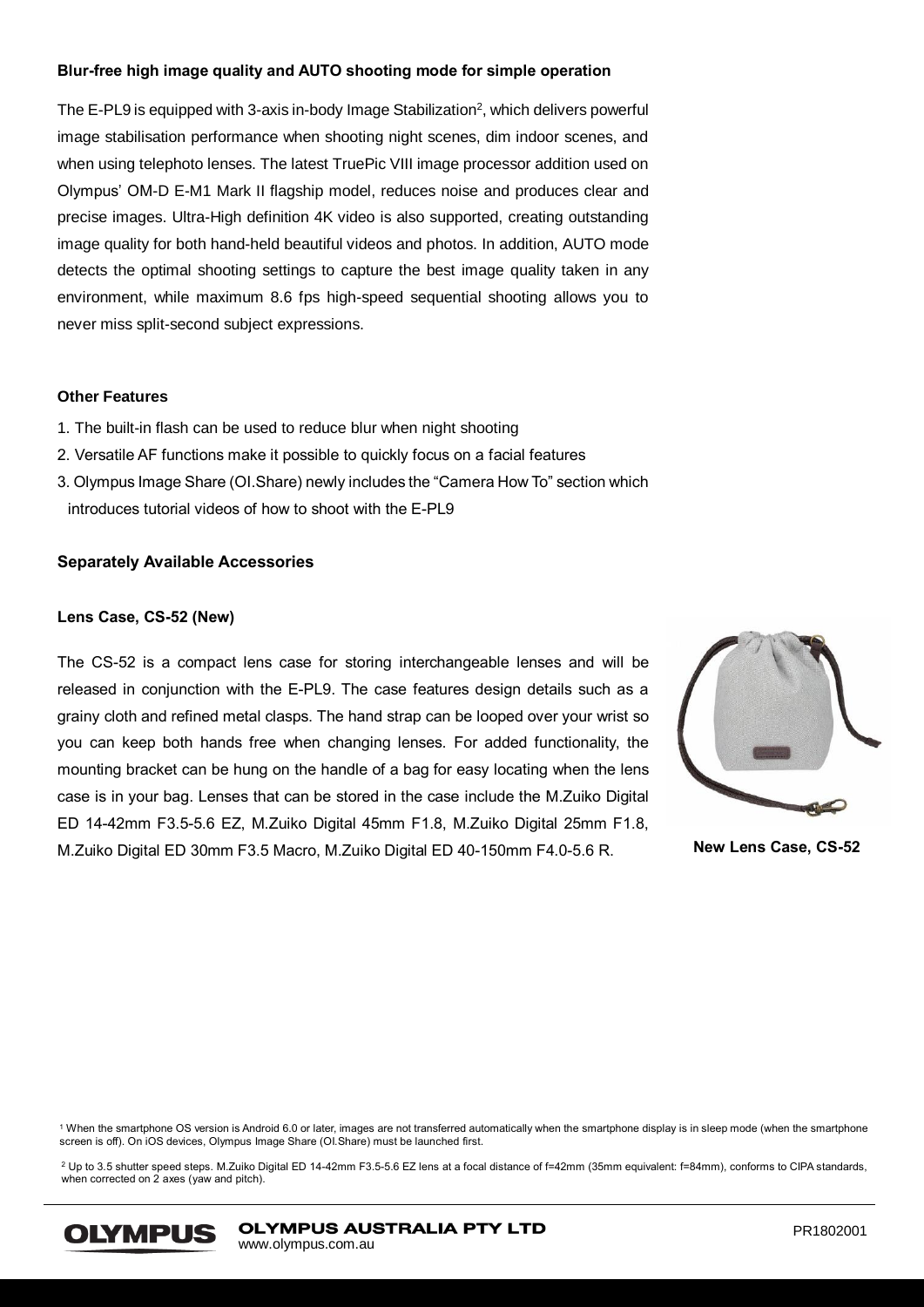

## **About Olympus**

Olympus Australia Pty Ltd is a subsidiary of Olympus Corporation, headquartered in Japan. Olympus Australia Consumer Division is responsible for the marketing and distribution of Olympus consumer products in Australia and New Zealand, and through Olympus agents and dealers in Papua New Guinea, Tahiti and the South Pacific region.

The Olympus consumer range encompasses still and video imaging products, binoculars and digital audio recorders. Your Vision, Our Future. **olympus.com.au**

**For further information or high-resolution images please contact:**

**Olympus Australia** Sayaka Miyashita (02) 9886 3992 [consumer.marketing@olympus.com.au](mailto:consumer.marketing@olympus.com.au)